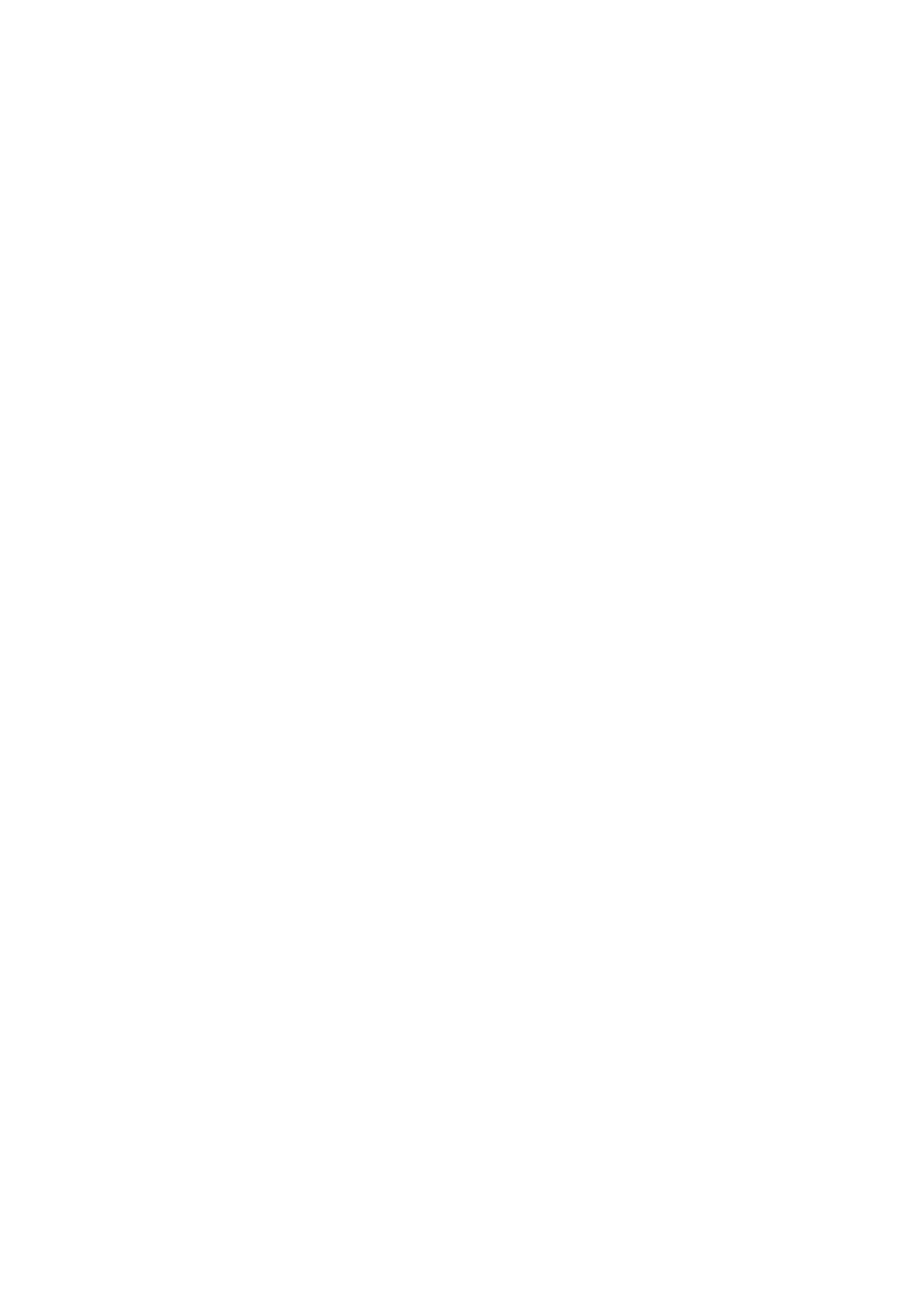# **1 Apologies**

Resolution number IMSB/2017/22

MOVED by L Ngamane, seconded by T Kake:

There were no apologies.

OR

That the Independent Māori Statutory Board:

a) accept the apology from D Krkwood and T Hohneck for absence.

#### **CARRIED**

#### **2 Declaration of Interest**

There were no declarations of interest. Item 9 member R Blair has application pending regarding the Marae and Papakainga

## **3 Confirmation of Minutes**

Resolution number IMSB/2017/23

MOVED by Deputy Chairperson G Wilcox, seconded by L Ngamane:

That the Independent Māori Statutory Board:

a) confirm the ordinary minutes of its meeting, held on Monday, 3 April 2017, including the confidential section, as a true and correct record.

#### **CARRIED**

## **4 Extraordinary Business**

The Chair with consent of the meeting agreed to have a verbal discussion regarding the Council Committee's at item C2.

#### **5 Financial Management Report to 31 March 2017**

Resolution number IMSB/2017/24

MOVED by T Kake, seconded by L Ngamane:

That the Independent Māori Statutory Board:

a) receives this Financial Report to 31 March 2017.

## **CARRIED**

## **6 Update Board Strategic Priorities Progress Report**

MOVED by T Henare, seconded by IMSB Member R Blair:

That the Independent Māori Statutory Board:

a) receive the Update Board Strategic Priorities Progress Report May 2017

# **CARRIED**

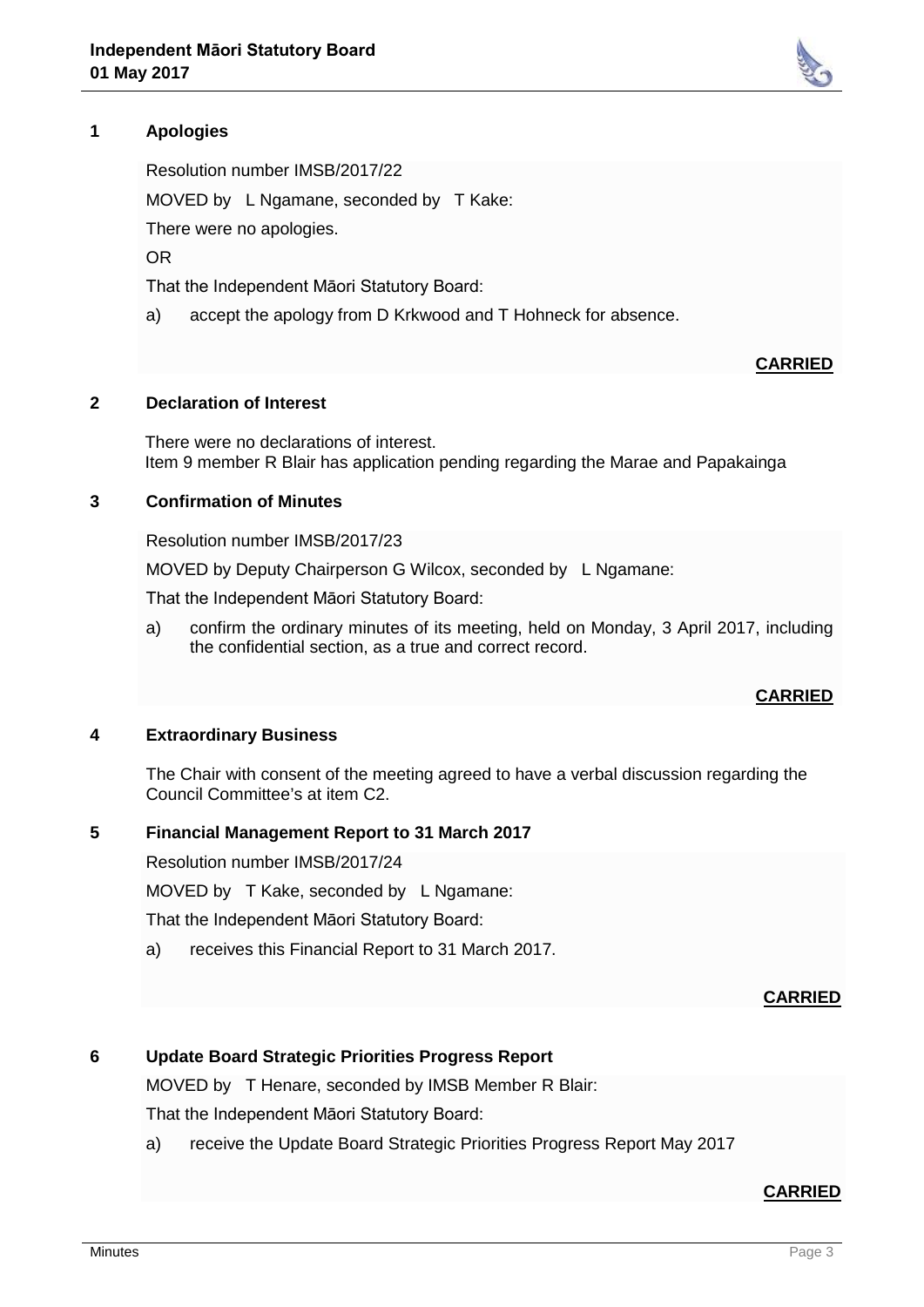

Resolution number IMSB/2017/25

MOVED by T Henare, seconded by IMSB Member R Blair:

That the Independent Māori Statutory Board:

a) receives this report on Update of Monitoring Local Boards

## **CARRIED**

## **8 Update on the Auckland Plan Refresh**

Resolution number IMSB/2017/26

MOVED by L Ngamane, seconded by Deputy Chairperson G Wilcox:

That the Independent Māori Statutory Board:

b) receives this report on Update on the Auckland Plan Refresh.

## **CARRIED**

## **9 Update on Council Māori Employment Strategy**

Resolution number IMSB/2017/27

MOVED by T Henare, seconded by J Brown:

That the Independent Māori Statutory Board:

- a) receives this report on the Council Māori Employment Strategy;
- b) notes work underway to align Māori Employment, Māori Responsiveness Plans and to meet the requirements of the Treaty Audit Response Programme.

# **CARRIED**

# **10 Te Aranga Māori Urban Design Principles - Update and Next Steps**

Resolution number IMSB/2017/28

MOVED by R Blair, seconded by L Ngamane:

That the Independent Māori Statutory Board:

- a) receives this report on Te Aranga Māori Urban Design Principles- Update and Next Steps;
- b) notes the advocacy required to significantly increase the resourcing for Māori Urban Design

# **CARRIED**

## **11 Status of Māori Responsiveness Plan Development**

Resolution number IMSB/2017/29 MOVED by J Brown, seconded by Deputy Chairperson G Wilcox: That the Independent Māori Statutory Board: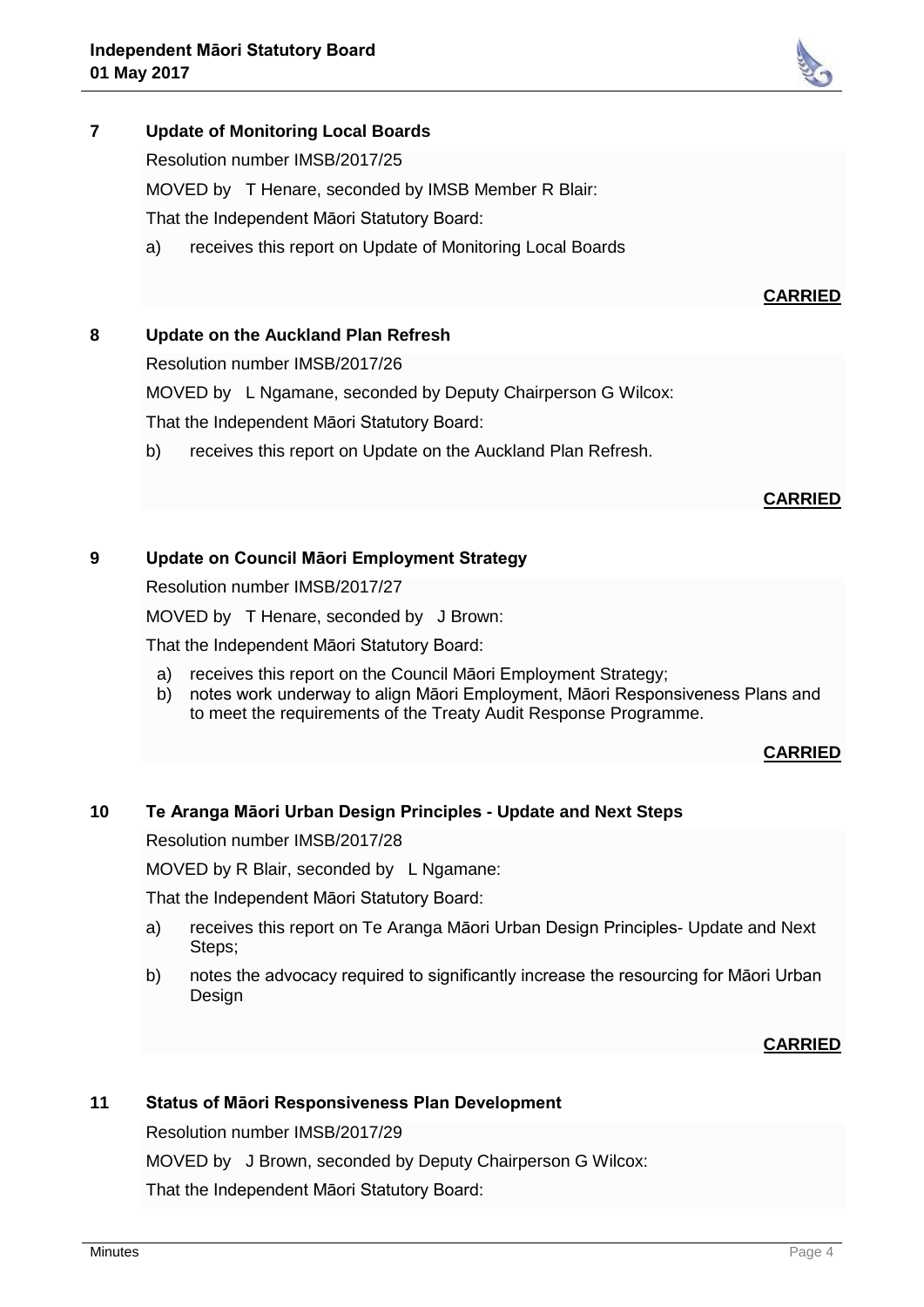

- a) receives this report on the Status of Māori Responsiveness Plan Development;
- b) notes work underway to develop monitoring and reporting mechanisms to ensure robust delivery on the plans.

#### **CARRIED**

# **12 Qlik Data Visualisation Tool**

Resolution number IMSB/2017/30 MOVED by L Ngamane, seconded by T Henare:

That the Independent Māori Statutory Board:

a) receive this report.

## **CARRIED**

## **13 Procedural motion to exclude the public**

MOVED by T Kake, seconded by T Henare:

That the Independent Māori Statutory Board:

a) exclude the public from the following part(s) of the proceedings of this meeting.

The general subject of each matter to be considered while the public is excluded, the reason for passing this resolution in relation to each matter, and the specific grounds under section 48(1) of the Local Government Official Information and Meetings Act 1987 for the passing of this resolution follows.

This resolution is made in reliance on section 48(1)(a) of the Local Government Official Information and Meetings Act 1987 and the particular interest or interests protected by section 6 or section 7 of that Act which would be prejudiced by the holding of the whole or relevant part of the proceedings of the meeting in public, as follows:

## **C1 Independent Māori Statutory Board Member Appointments to Substantive CCO's**

| Reason for passing this resolution                                                                                                                                                 | Particular interest(s) protected                                                                                                                                                                                                                                                                                                      | Ground(s) under section 48(1) for |
|------------------------------------------------------------------------------------------------------------------------------------------------------------------------------------|---------------------------------------------------------------------------------------------------------------------------------------------------------------------------------------------------------------------------------------------------------------------------------------------------------------------------------------|-----------------------------------|
| in relation to each matter                                                                                                                                                         | (where applicable)                                                                                                                                                                                                                                                                                                                    | the passing of this resolution    |
| The public conduct of the part of<br>the meeting would be likely to result<br>in the disclosure of information for<br>which good reason for withholding<br>exists under section 7. | s7(2)(b)(ii) - The withholding of the<br>information is necessary to protect<br>information where the making<br>available of the information would<br>be likely unreasonably to prejudice<br>the commercial position of the<br>person who supplied or who is the<br>subject of the information.<br>In particular, the report contains |                                   |

The text of these resolutions is made available to the public who are present at the meeting and form part of the minutes of the meeting.